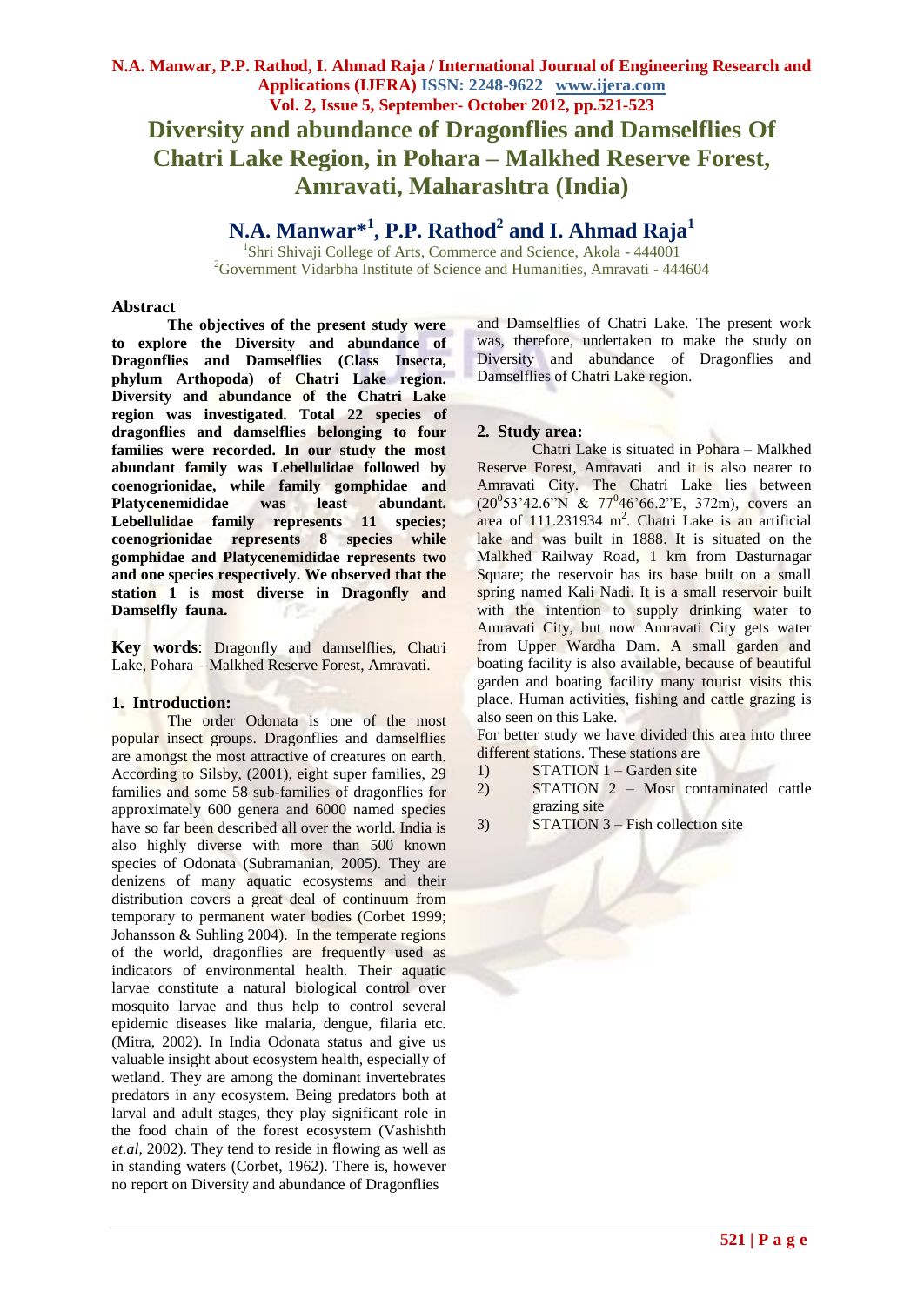### **N.A. Manwar, P.P. Rathod, I. Ahmad Raja / International Journal of Engineering Research and Applications (IJERA) ISSN: 2248-9622 www.ijera.com Vol. 2, Issue 5, September- October 2012, pp.521-523**



**Fig. 1 Study area (Chatri Lake, Amravati)**

#### **3. Materials and methods:**

The present study was carried out monthly during the year June-Nov 2011. Observations were carried out during morning and evening times in all stations. Collection of specimens was done with the help of specially design insect net. Species were photographed and identified in their natural habitats, but in few cases when it is difficult to assess, then it is collected for further identification. Standard methods were used for collection and observations of species. Species were identified with the help of Fauna of British India of Fraser and field guide of Subramanian.

#### 4. **Results:**

In our study 22 species of dragonflies and damselflies to four families and 17 genera were recorded. We observed that out of total species recorded 50% are of Lebellulidae family followed by coenogrionidae family with 36% species. Gomphidae and Platycenemididae family showed less species diversity and represented by only two and one species respectively (fig. 2). Station wise status of each species was investigated. Station 1 was very much diverse and almost all species except few are reported in this area. Station 2 was very much contaminated and has very few species at that site, but *Brachythemis contaminata* was seen most abundant. Station 3 was also contaminated but it is less contaminated as compared to station 2 and has some more species diversity than station 2.

| SR.N           | <b>NAME OF SPECIES</b>                       | <b>STATION 1</b>   | <b>STATION 2</b>         | <b>STATION 3</b> |
|----------------|----------------------------------------------|--------------------|--------------------------|------------------|
| O.             |                                              |                    |                          |                  |
|                | Orthetrum chrysis (Selys, 1891)              |                    |                          | $+$              |
| $\overline{2}$ | Orthetrum sabina (Drury, 1770)               | $+$                |                          | $^{+}$           |
| $\overline{3}$ | Orthetrum glaucaum (Brauer, 1865)            | $+$                |                          |                  |
| $\overline{4}$ | Orthetrum prinosum (Rambur, 1842)            | $+$                |                          |                  |
| 5              | Rhyothemis variegata (Linnaeus, 1763)        | $+$                |                          |                  |
| 6              | Brachythemis contaminata (Fabricius, 1793)   | $+$                | $+$                      | $^{+}$           |
|                | Anthriamanta brevipennis (Rambur, 1842)      | $+$                |                          |                  |
| 8              | Trithemis festiva (Rambur, 1842)             |                    | $+$                      |                  |
| 9              | Trithemis pallidinervis (Kirby, 1889)        | $^{+}$             | $+$                      |                  |
| 10             | Diplocodes trivialis (Rambur, 1842)          | $+$                |                          |                  |
| 11             | Crocothemis servilia (Drury, 1770)           |                    |                          | $+$              |
| 12             | Ictinogomphus rapax (Rambur, 1842)           | $^{+}$             | $+$                      | $+$              |
| 13             | Paragomphus lineatus (Selys, 1850)           | $^{+}$             |                          | $^{+}$           |
| 14             | Acisoma panorpoides (Rambur, 1842)           | $+$                | $\overline{\phantom{a}}$ |                  |
| 15             | Pseudagrion rubriceps (Selys, 1876)          | $\hspace{0.1mm} +$ |                          |                  |
| 16             | Pseudagrion microcephalum (Rambur, 1842)     | $^{+}$             | $^{+}$                   |                  |
| 17             | Aciagrion pallidum (Selys, 1891)             | $^{+}$             |                          |                  |
| 18             | Ischnura arora (Brauer, 1865)                | $^{+}$             |                          | $^{+}$           |
| 19             | Rhodischnura nursei (Morton, 1907)           | $+$                | $+$                      |                  |
| 20             | Ceriagrion coromandelianum (Fabricius, 1798) | $^{+}$             |                          |                  |
| 21             | Mortonagrion varralli (Fraser, 1920)         |                    |                          |                  |
| $22\,$         | Copera marginipes (Rambur, 1842)             | $^{+}$             |                          |                  |

Table 1 – Name of species and their status in different station (+ indicate presence while – indicate absence)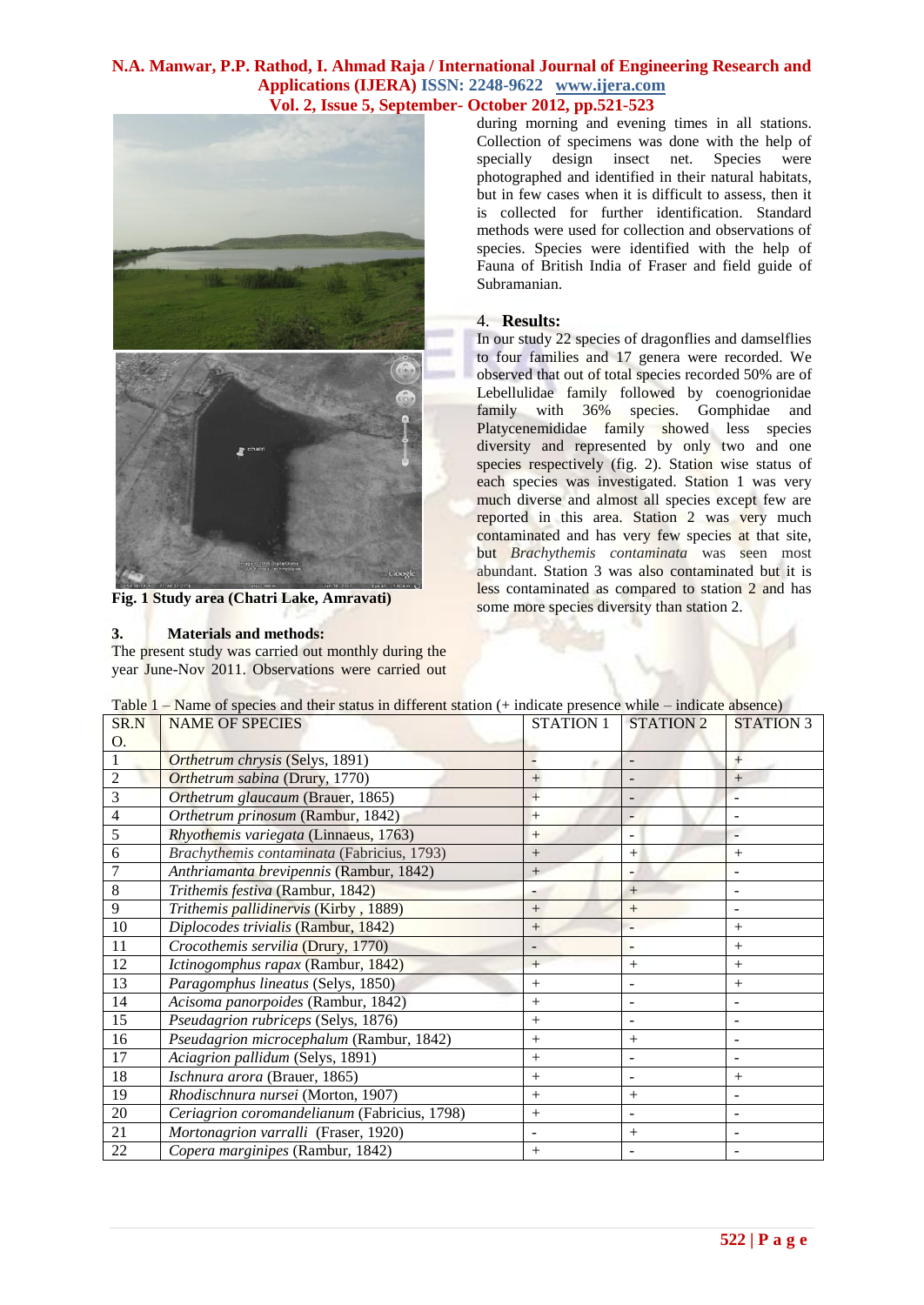#### **N.A. Manwar, P.P. Rathod, I. Ahmad Raja / International Journal of Engineering Research and Applications (IJERA) ISSN: 2248-9622 www.ijera.com Vol. 2, Issue 5, September- October 2012, pp.521-523**

## **Family: Libellulidae**

- 1) *Orthetrum chrysis* (Selys, 1891) Found commonly perched arraund marshes, ponds.
- 2) *Orthetrum sabina* (Drury, 1770) A common dragonfly of garden and fields.
- 3) *Orthetrum glaucaum* (Brauer, 1865) Commonly found in canals.
- 4) *Orthetrum prinosum* (Rambur, 1842) A common dragonfly of ponds, ditches, wells, tanks, rivers.
- 5) *Rhyothemis variegata* (Linnaeus, 1763) Predominant dragonfly of pond, marshes.
- 6) *Anthriamanta brevipennis* (Rambur, 1842) They have adapted to urban environment and could be seen in garden ponds too. 7) *Trithemis festiva* (Rambur, 1842) – Very
- common in canals, usually perches on boulders and aquatic plants.
- 8) *Trithemis pallidinervis* (Kirby , 1889) A dragonfly partial to the marshes and weedy ponds. Usually perch on bare tips of shrubs. The long legs are very noticeable at this time.
- 9) *Diplocodes trivialis* (Rambur, 1842) common dragonflies in gardens, fields etc. This dragonfly usually perches on ground and rarely flies above 1m.
- 10) *Crocothemis servilia* (Drury, 1770) One of the commonest red dragonflies. This dragonfly perches on aquatic weeds and chases any passing by dragonflies.
- 11) *Brachythemis contaminata* (Fabricius, 1793) A dragonfly of polluted waters.

## **Family: Gomphidae**

1) *Ictinogomphus rapax* (Rambur, 1842) – Common dragonfly usually perches on a bare twig facing the water

body.

2) *Paragomphus lineatus* (Selys, 1850) – Commonly found near streams, rivers, ponds and lakes.

## **Family: Coenagrionidae**

- *1) Ischnura arora* (Brauer, 1865) Among marshes on the banks of ponds, canals and rivers.
- *2) Pseudagrion rubriceps* (Selys, 1876) Seen in small groups of 3-4 individuals.
- *3) Aciagrion pallidum* (Selys, 1891) Common in marshes and ponds, flying or perched about 1-2 feet above ground.
- *4) Ceriagrion coromandelianum* (Fabricius, 1798) – One of the commonest damselfly of central India, found along banks of pond, garden tanks, rivers and canals. Also found away from the water bodies.
- *5) Acisoma panorpoides* (Rambur, 1842) A species closely associated with water.
- *6) Pseudagrion microcephalum* (Rambur, 1842) Found commonly among vegetation covered banks of ponds, canals and rivers.
- *7) Mortonagrion varralli* (Fraser, 1920) Found among bushes close to marshes.
- *8) Rhodischnura nursei* (Morton, 1907) In marshes and ponds.

### **Family: Platycenemididae**

1) *Copera marginipes* (Rambur, 1842) – Found along ponds, canals and streams. Fly along the ground level.



Fig.1 - Distribution of Odonata families from Chatri Lake region.

#### **5. Discussion:**

So far, the occurrence of 22 species of dragonflies and damselflies was reported under four families from Amravati. Among these *Brachythemis contaminata* was abundant and hence, indicate that this Lake may be contaminated. Station 1 is most and Station 2 is list diverse in dragonfly and damselfly diversity. From this study we conclude that our study area is very much diverse in dragonfly and damselfly fauna.

#### **Acknowledgement:**

Authors are thankful to The Principal of college Shree Shivaji College of Arts, Commerce and Science, Akola, for their permission and guidance to such study.

## **References:**

- P. S. Corbet, (1962) Biology of dragonflies. Witherby, Londan, 247 pp.
- P. S. Corbet, (1999) Dragonflies: Behaviour and Ecology of Odonata.829pp
- F. C. Fraser**,** The fauna of British India including Ceylon and Burma, Odonata, vol.I Taylor & Francis Ltd.,London.423pp .(1933) .
- F. C. Fraser, The fauna of British India including Ceylon and Burma, Odonata, vol.I Taylor & Francis Ltd.,London.398pp .(1934) .